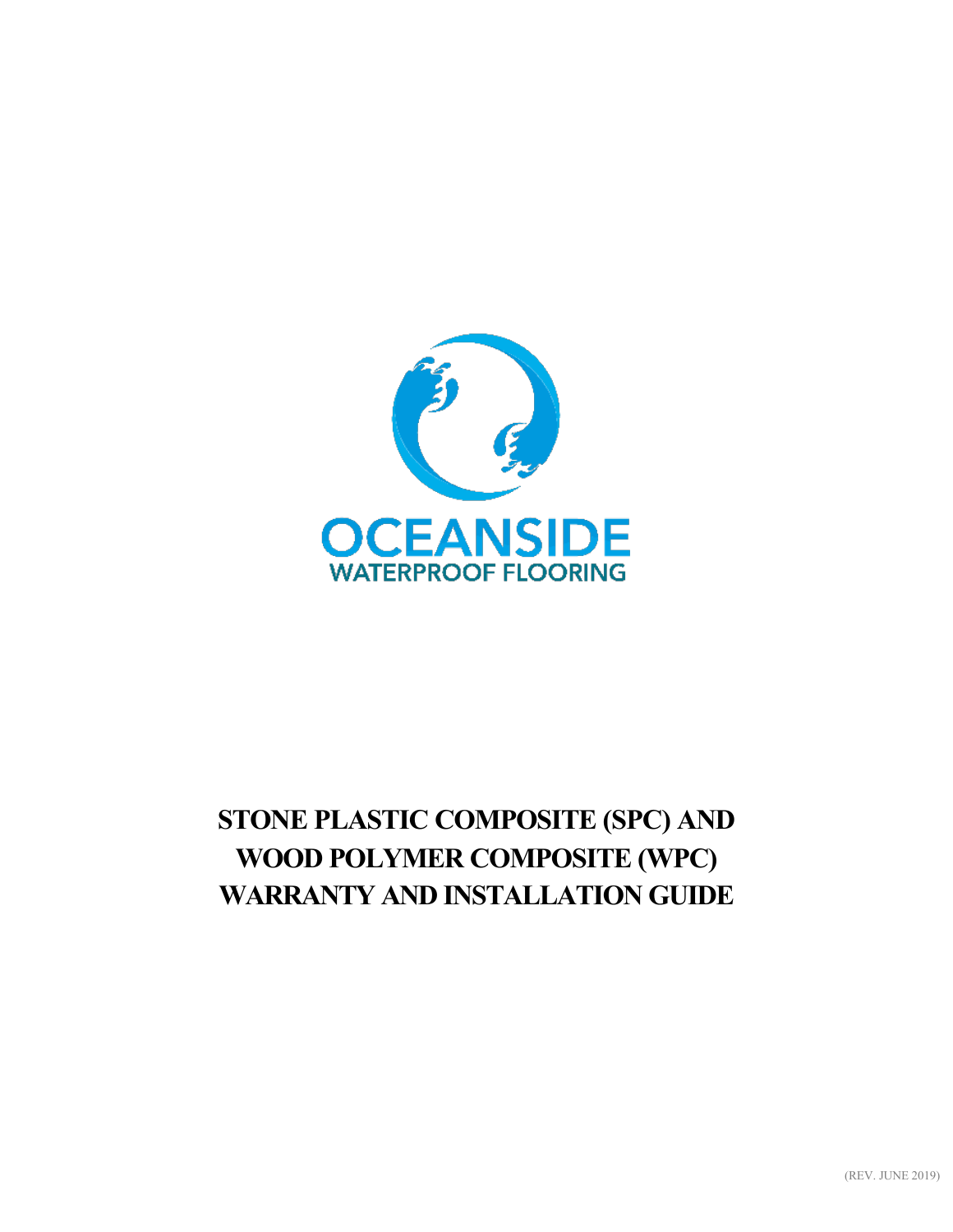## **WARRANTY**

This warranty is non-transferable and applies only to the original purchaser with proof of purchase (receipt showing purchase date). Our SPC and WPC products are warranted free from manufacturing defects and not to wear through under normal indoor residential use for 25 years, and 10 years for normal indoor light commercial use from the date of purchase.

#### **Exclusions**

Defects or damages caused by any inappropriate conditions, environmental factors, care, maintenance, poor installation, are not covered under warranty. Inappropriate conditions include, but are not limited to:

- 1. Damage caused by improper storage, handling, or installation
- 2. Flooring installed outdoors or inappropriate locations
- 3. Damage resulting from moisture problems. (Moisture emissions from concrete can result in high pH and alkaline conditions that can distort the product.)
- 4. Damage caused by exposure to extreme heat or sunlight
- 5. Damage caused by fire, flood, storm, smoke, intentional abuse, etc.
- 6. Damage caused by vacuum cleaner, pets, or furniture without appropriate protection

Before installation, please inspect the planks carefully. Do not install if defects are found. Claims will only be accepted *before* installation.

Minor color variation is normal. Color differences between sample and actual product are not considered a manufacturing defect.

THIS WRITING IS THE COMPLETE AND EXCLUSIVE STATEMENT OF THE WARRANTY, AND IS IN LIEU OF ALL OTHER EXPRESS OR IMPLIED WARRANTIES.

WARRANTIES CANNOT BE ALTERED BY ANY SALES REPRESENTATIVE OR DISTRIBUTOR. SALES REPRESENTATIVES AND DISTRIBUTORS HAVE NO AUTHORITY WHATSOEVER TO ESTABLISH, EXPAND, OR OTHERWISE MODIFY WARRANTIES.

OCEANSIDE'S LIMITED WARRANTY PROVISIONS ARE DEEMED TO BE SEVERABLE, AND THE INVALIDITY OR UNENFORCEABILITY OF ONE PROVISION SHALL NOT AFFECT THE VALIDITY OR ENFORCEABILITY OF ANY OTHER PROVISION. OCEANSIDE'S LIMITED WARRANTIES CONSTITUTE THE ENTIRE AGREEMENT OF THE PARTIES, AND NO WAIVER OR AMENDMENT SHALL BE VALID.

ANY OR ALL DISPUTES ARISING OUT OF OCEANSIDE PRODUCTS OR THIS WARRANTY SHALL BE SUBJECT TO MANDATORY AND BINDING ARBITRATION IN LOS ANGELES COUNTY, CALIFORNIA, PURSUANT TO THE RULES OF AMERICAN ARBITRATION ASSOCIATION. ANY TRIALS BY JURY ARE EXPRESSLYWAIVED.

(REV. JUNE 2019)